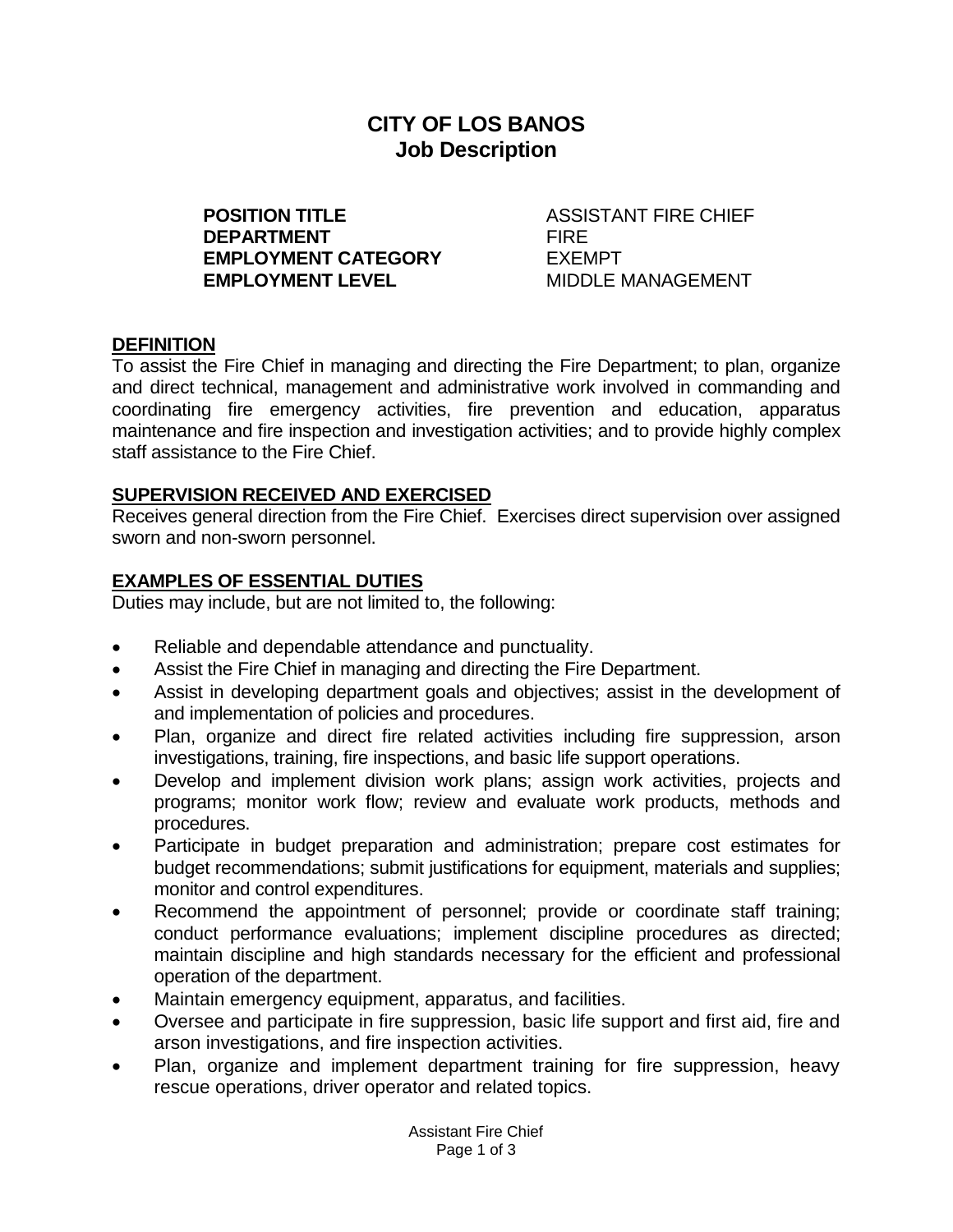- Conduct commercial occupancy inspections on new and existing occupancies; plan check new commercial construction as it relates to fire related systems.
- Serve in the absence of the Fire Chief, including leading and overseeing the volunteer fire services program.
- Represent the department to outside groups and organizations; participate in outside community and professional groups and committees; provide technical assistance as necessary.
- Answer questions and provide information to the public; investigate complaints and recommend corrective action as necessary to resolve complaints.
- Research, prepare, and present technical, administrative, and City Council Agenda reports; prepare written correspondence.
- Build and maintain positive working relationships with co-workers, other City employees and the public using principles of good customer service.
- Perform related duties as assigned.

# **Knowledge of:**

- Principles, practices, methods and techniques of modern fire suppression and life safety activities.
- Operation, maintenance and uses of firefighting apparatus and equipment.
- Modern fire prevention and investigation techniques.
- Modern hazardous material containment practices.
- Principles and practices of policy development and implementation.
- Principles and practices of leadership, motivation, team building and conflict resolution.
- Principles and practices of business correspondence and report writing.
- Pertinent local, State and Federal rules, regulations and laws.
- Principles and practices of budget development, implementation, and monitoring.
- Principles and practices of organizational analysis and management.
- Principles and practices of supervision, training and personnel management.
- Modern office procedures, methods and computer equipment.

# **Ability to:**

- Organize, direct and implement comprehensive fire suppression, life safety and fire investigation and inspection programs.
- On a continuous basis, analyze budget and technical reports; interpret and evaluate staff reports; know laws, regulations and codes; observe performance and evaluate staff; problem solve department related issues; remember various rules and procedures; and explain and interpret policy.
- On a continuous basis, sit at desk and in meetings for long periods of time; intermittently twist to reach equipment surrounding desk; perform simple grasping and fine manipulation; use telephone; write or use a keyboard to communicate through written means; and lift or carry weight 10 pounds of or less.
- Effectively operate all fire suppression equipment with Department.
- Develop and implement programs to meet the needs of the City and residents.
- Prepare and administer a budget.